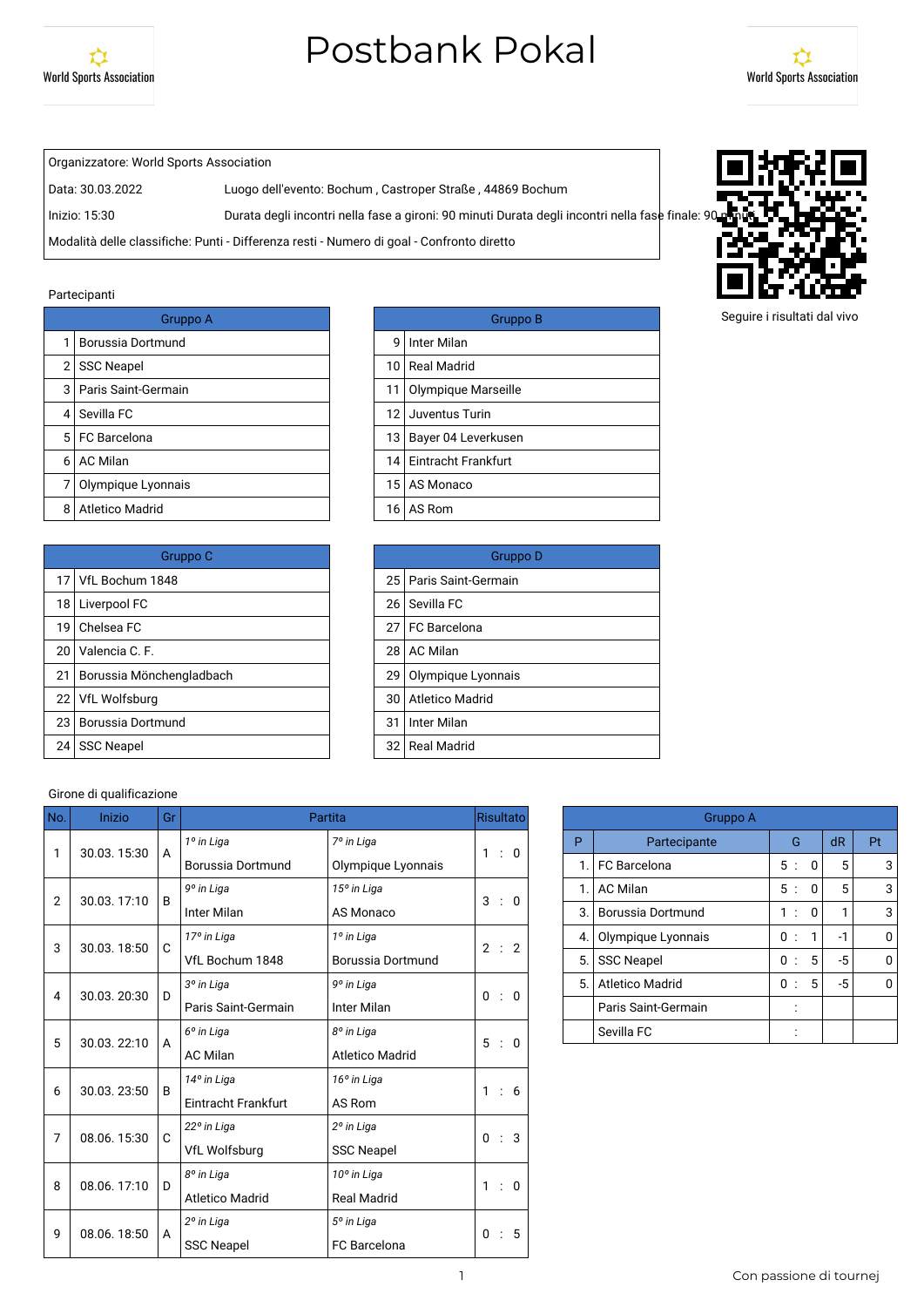

| 10 | 08.06.20:30 | В | 10° in Liga            | 13° in Liga            | 2: |                      | 0 |
|----|-------------|---|------------------------|------------------------|----|----------------------|---|
|    |             |   | <b>Real Madrid</b>     | Bayer 04 Leverkusen    |    |                      |   |
| 11 | 08.06.22:10 | C | 18° in Liga            | 21° in Liga            | 3  | $\cdot$              | 1 |
|    |             |   | Liverpool FC           | Borussia Mönchengladb  |    |                      |   |
| 12 | 08.06.23:50 | D | 4° in Liga             | 7º in Liga             | 0  | $\ddot{\phantom{a}}$ | 1 |
|    |             |   | Sevilla FC             | Olympique Lyonnais     |    |                      |   |
| 13 | 07.07.15:30 | A | 4° in Liga             | 3º in Liga             |    |                      |   |
|    |             |   | Sevilla FC             | Paris Saint-Germain    |    |                      |   |
|    | 07.07.17:10 |   | 12° in Liga            | 11º in Liga            |    |                      |   |
| 14 |             | В | Juventus Turin         | Olympique Marseille    |    |                      |   |
| 15 | 07.07.18:50 | C | 20° in Liga            | 19° in Liga            |    |                      |   |
|    |             |   | Valencia C. F.         | Chelsea FC             |    |                      |   |
|    |             |   | 6 <sup>°</sup> in Liga | 5° in Liga             |    |                      |   |
| 16 | 07.07.20:30 | D | <b>AC Milan</b>        | FC Barcelona           |    |                      |   |
|    |             |   | 6 <sup>°</sup> in Liga | 1º in Liga             |    |                      |   |
| 17 | 07.07.22:10 | A | <b>AC Milan</b>        | Borussia Dortmund      |    |                      |   |
|    |             |   | 14° in Liga            | 9° in Liga             |    |                      |   |
| 18 | 07.07.23:50 | В | Eintracht Frankfurt    | Inter Milan            |    |                      |   |
|    |             |   | 22° in Liga            | 17º in Liga            |    |                      |   |
| 19 | 05.10.13:30 | С | VfL Wolfsburg          | VfL Bochum 1848        |    |                      |   |
|    |             |   | 8° in Liga             | 3º in Liga             |    |                      |   |
| 20 | 05.10.15:10 | D | <b>Atletico Madrid</b> | Paris Saint-Germain    |    |                      |   |
|    |             |   | 5° in Liga             | 7º in Liga             |    |                      |   |
| 21 | 05.10.16:50 | A | FC Barcelona           | Olympique Lyonnais     |    |                      |   |
|    |             |   | 13° in Liga            | 15° in Liga            |    |                      |   |
| 22 | 05.10.18:30 | B | Bayer 04 Leverkusen    | AS Monaco              |    |                      |   |
|    |             |   | 21° in Liga            | 1º in Liga             |    |                      |   |
| 23 | 05.10.20:10 | C | Borussia Mönchengladb  | Borussia Dortmund      |    | $\ddot{\cdot}$       |   |
|    |             |   | 7º in Liga             | 9° in Liga             |    |                      |   |
| 24 | 05.10.21:50 | D | Olympique Lyonnais     | Inter Milan            |    |                      |   |
|    |             |   | 8° in Liga             | 4° in Liga             |    |                      |   |
| 25 | 05.10.23:30 | A | Atletico Madrid        | Sevilla FC             |    |                      |   |
|    |             |   | 16° in Liga            | 12° in Liga            |    |                      |   |
| 26 | 16.11.15:31 | В | AS Rom                 | Juventus Turin         |    |                      |   |
|    |             |   | 2º in Liga             | 20° in Liga            |    |                      |   |
| 27 | 16.11.17:11 | C | <b>SSC Neapel</b>      | Valencia C. F.         |    |                      |   |
|    |             |   | 10° in Liga            | 6 <sup>°</sup> in Liga |    |                      |   |
| 28 | 16.11.18:51 | D | <b>Real Madrid</b>     | <b>AC Milan</b>        |    | $\ddot{\cdot}$       |   |
|    |             |   | 3º in Liga             | 2º in Liga             |    |                      |   |
| 29 | 16.11.20:31 | A | Paris Saint-Germain    | <b>SSC Neapel</b>      |    |                      |   |
|    |             |   | 11º in Liga            | 10° in Liga            |    |                      |   |
| 30 | 16.11.22:11 | В | Olympique Marseille    | <b>Real Madrid</b>     |    |                      |   |
|    |             |   | 19° in Liga            | 18° in Liga            |    |                      |   |
| 31 | 16.11.23:51 | С | Chelsea FC             | Liverpool FC           |    |                      |   |

|    | Gruppo B            |                |              |                |    |
|----|---------------------|----------------|--------------|----------------|----|
| P  | Partecipante        | G              |              | dR             | Pt |
| 1. | AS Rom              | 6 :            | $\mathbf{1}$ | 5              | 3  |
| 2. | Inter Milan         | 3:             | O            | 3              | 3  |
| 3. | <b>Real Madrid</b>  | 2:             | 0            | $\overline{2}$ | 3  |
| 4. | Bayer 04 Leverkusen | 0<br>$\pm$     | 2            | $-2$           | 0  |
| 5. | AS Monaco           | 0<br>$\cdot$ : | 3            | -3             | U  |
| 6. | Eintracht Frankfurt | 1<br>$\cdot$ : | 6            | $-5$           | U  |
|    | Olympique Marseille |                |              |                |    |
|    | Juventus Turin      |                |              |                |    |

|    | Gruppo C                 |                      |                |    |
|----|--------------------------|----------------------|----------------|----|
| P  | Partecipante             | G                    | dR             | Pt |
| 1. | <b>SSC Neapel</b>        | 3:<br>0              | 3              | 3  |
| 2. | Liverpool FC             | 3:<br>1              | $\overline{2}$ | 3  |
| 3. | VfL Bochum 1848          | $\overline{2}$<br>2: | O              |    |
| 3. | Borussia Dortmund        | $\overline{2}$<br>2: | O              |    |
| 5. | Borussia Mönchengladbach | 3<br>1               | $-2$           |    |
| 6. | VfL Wolfsburg            | 3<br>0               | -3             |    |
|    | Chelsea FC               |                      |                |    |
|    | Valencia C. F.           |                      |                |    |

|    | Gruppo D            |                           |   |    |    |
|----|---------------------|---------------------------|---|----|----|
| P  | Partecipante        | G                         |   | dR | Pt |
| 1. | Olympique Lyonnais  | 1:                        | 0 | 1  | 3  |
| 1. | Atletico Madrid     | 1:                        | 0 |    | 3  |
| 3. | Paris Saint-Germain | 0:                        | 0 | 0  |    |
| 3. | Inter Milan         | 0<br>$\ddot{\phantom{0}}$ | O | ŋ  |    |
| 5. | Sevilla FC          | 0<br>$\ddot{\phantom{a}}$ | 1 | -1 |    |
| 5. | <b>Real Madrid</b>  | 0:                        | 1 | -1 |    |
|    | FC Barcelona        |                           |   |    |    |
|    | <b>AC Milan</b>     |                           |   |    |    |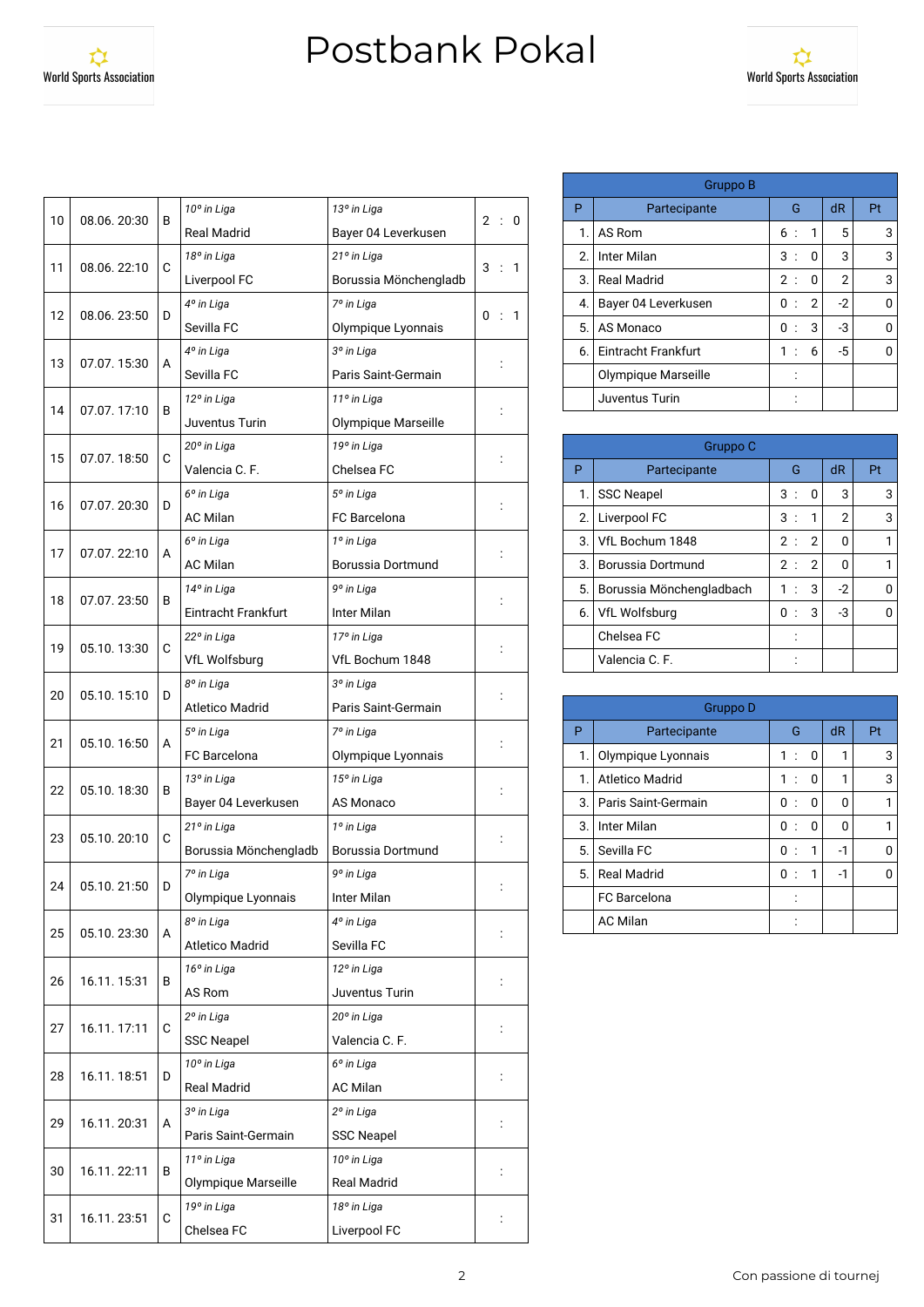World Sports Association



| 32 | 18.11.15:23  | D | 5° in Liga             | 4º in Liga             |  |
|----|--------------|---|------------------------|------------------------|--|
|    |              |   | <b>FC</b> Barcelona    | Sevilla FC             |  |
| 33 |              |   | 1º in Liga             | 5° in Liga             |  |
|    | 18.11.17:03  | A | Borussia Dortmund      | <b>FC</b> Barcelona    |  |
|    |              |   | 9° in Liga             | 13° in Liga            |  |
| 34 | 18.11.18:43  | B | Inter Milan            | Bayer 04 Leverkusen    |  |
|    |              |   | 17º in Liga            | 21° in Liga            |  |
| 35 | 18.11. 20:23 | С | VfL Bochum 1848        | Borussia Mönchengladb  |  |
|    |              |   | 3º in Liga             | 7º in Liga             |  |
| 36 | 18.11.22:03  | D | Paris Saint-Germain    | Olympique Lyonnais     |  |
|    |              |   | 4° in Liga             | 6° in Liga             |  |
| 37 | 18.11.23:43  | A | Sevilla FC             | <b>AC Milan</b>        |  |
|    |              |   | 12° in Liga            | 14° in Liga            |  |
| 38 | 23.11.15:30  | В | Juventus Turin         | Eintracht Frankfurt    |  |
|    |              |   | 20° in Liga            | 22° in Liga            |  |
| 39 | 23.11.17:10  | C | Valencia C. F.         | VfL Wolfsburg          |  |
|    |              |   | 6 <sup>°</sup> in Liga | 8º in Liga             |  |
| 40 | 23.11.18:50  | D | <b>AC Milan</b>        | <b>Atletico Madrid</b> |  |
|    |              |   | 7º in Liga             | 3º in Liga             |  |
| 41 | 23.11.20:30  | A | Olympique Lyonnais     | Paris Saint-Germain    |  |
|    |              |   | 15° in Liga            | 11º in Liga            |  |
| 42 | 23.11.22:10  | В | AS Monaco              | Olympique Marseille    |  |
|    |              |   | 1º in Liga             | 19° in Liga            |  |
| 43 | 23.11.23:50  | C | Borussia Dortmund      | Chelsea FC             |  |
|    |              |   | 9° in Liga             | 5° in Liga             |  |
| 44 | 07.12.15:30  | D | Inter Milan            | FC Barcelona           |  |
|    |              |   | 2º in Liga             | 8° in Liga             |  |
| 45 | 07.12.17:10  | A | <b>SSC Neapel</b>      | <b>Atletico Madrid</b> |  |
|    |              |   | 10° in Liga            | 16° in Liga            |  |
| 46 | 07.12.18:50  | В | Real Madrid            | AS Rom                 |  |
|    |              |   | 18° in Liga            | 2º in Liga             |  |
| 47 | 07.12.20:30  | C | Liverpool FC           | <b>SSC Neapel</b>      |  |
|    |              |   | 4° in Liga             | 10° in Liga            |  |
| 48 | 07.12.22:10  | D | Sevilla FC             | <b>Real Madrid</b>     |  |
|    |              |   | 4° in Liga             | 1º in Liga             |  |
| 49 | 07.12.23:50  | А | Sevilla FC             | Borussia Dortmund      |  |
|    |              |   | 12° in Liga            | 9º in Liga             |  |
| 50 | 08.12.15:30  | В | Juventus Turin         | Inter Milan            |  |
|    |              |   | 20° in Liga            | 17º in Liga            |  |
| 51 | 08.12.17:10  | C | Valencia C. F.         | VfL Bochum 1848        |  |
|    |              |   | 6° in Liga             | 3º in Liga             |  |
| 52 | 08.12.18:50  | D | <b>AC Milan</b>        | Paris Saint-Germain    |  |
|    |              |   | 3º in Liga             | 5° in Liga             |  |
| 53 | 08.12.20:30  | A | Paris Saint-Germain    | FC Barcelona           |  |
|    |              |   |                        |                        |  |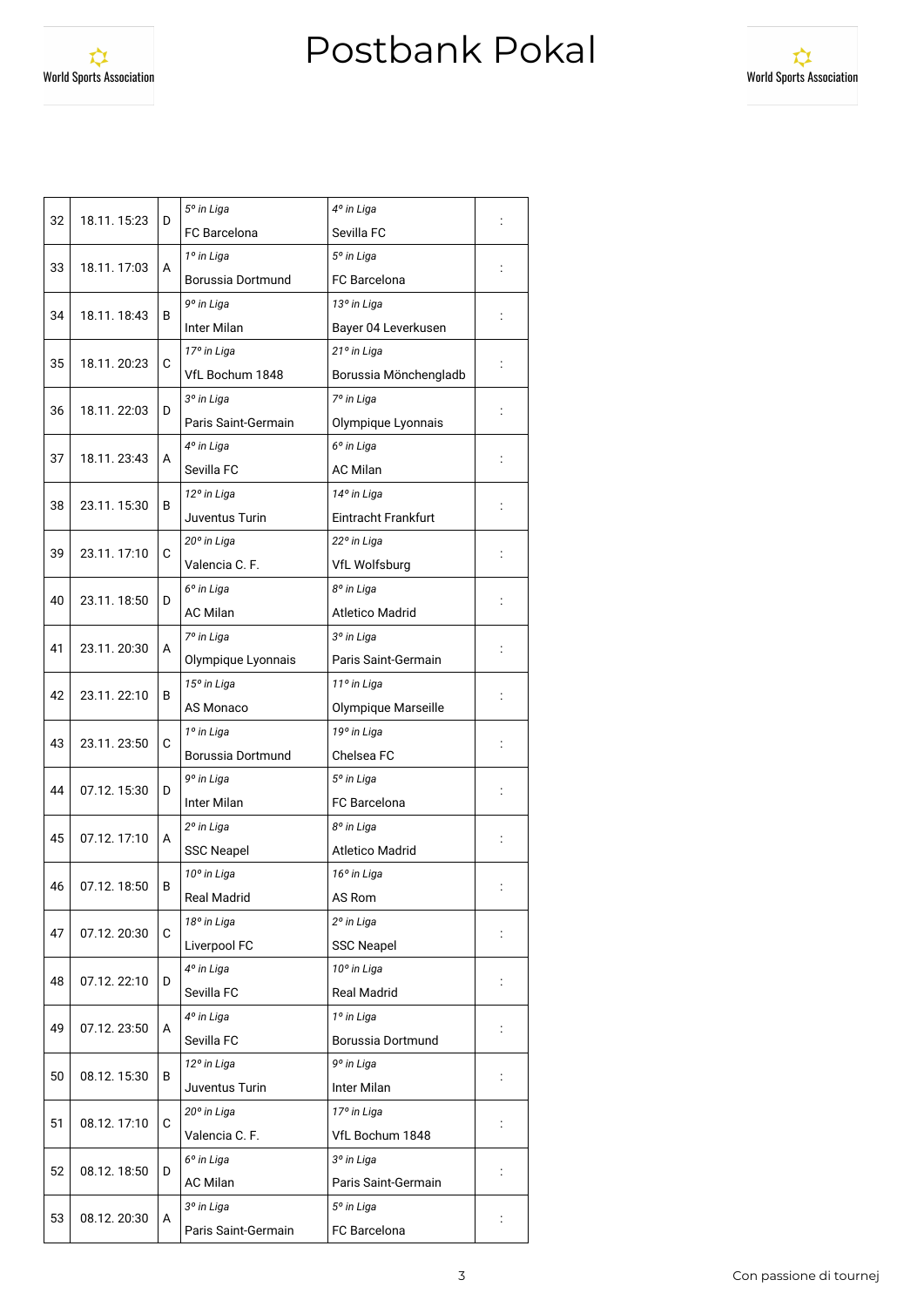World Sports Association



| 54<br>08.12.22:10<br>В<br>Olympique Marseille<br>Bayer 04 Leverkusen<br>19° in Liga<br>21° in Liga<br>55<br>08.12.23:50<br>С<br>Chelsea FC<br>Borussia Mönchengladb<br>7º in Liga<br>5° in Liga<br>56<br>21.12.15:30<br>D<br>FC Barcelona<br>Olympique Lyonnais<br>6 <sup>°</sup> in Liga<br>2º in Liga<br>57<br>21.12.17:10<br>A<br><b>AC Milan</b><br><b>SSC Neapel</b><br>10° in Liga<br>14° in Liga<br>58<br>21.12.18:50<br>в<br>Eintracht Frankfurt<br><b>Real Madrid</b><br>22° in Liga<br>18° in Liga<br>59<br>C<br>21.12. 20:30<br>Liverpool FC<br>VfL Wolfsburg<br>4° in Liga<br>8° in Liga<br>60<br>21.12.22:10<br>D<br>Sevilla FC<br><b>Atletico Madrid</b><br>8° in Liga<br>7º in Liga<br>61<br>21.12. 23:50<br>A<br><b>Atletico Madrid</b><br>Olympique Lyonnais<br>15° in Liga<br>16° in Liga<br>62<br>28.12.12:30<br>В<br>AS Rom<br>AS Monaco<br>2º in Liga<br>1º in Liga<br>63<br>28.12.14:10<br>С<br><b>SSC Neapel</b><br>Borussia Dortmund<br>10° in Liga<br>9° in Liga<br>64<br>28.12.15:50<br>D<br><b>Real Madrid</b><br><b>Inter Milan</b><br>1º in Liga<br>3º in Liga<br>65<br>28.12.17:30<br>A<br>Borussia Dortmund<br>Paris Saint-Germain<br>9° in Liga<br>11º in Liga<br>66<br>28.12.19:10<br>В<br>Inter Milan<br>Olympique Marseille<br>19° in Liga<br>17º in Liga<br>67<br>28.12. 20:50<br>С<br>VfL Bochum 1848<br>Chelsea FC<br>3º in Liga<br>5° in Liga<br>68<br>28.12.22:30<br>D<br>Paris Saint-Germain<br>FC Barcelona<br>2º in Liga<br>4º in Liga<br>69<br>03.01.13:00<br>A<br><b>SSC Neapel</b><br>Sevilla FC |
|------------------------------------------------------------------------------------------------------------------------------------------------------------------------------------------------------------------------------------------------------------------------------------------------------------------------------------------------------------------------------------------------------------------------------------------------------------------------------------------------------------------------------------------------------------------------------------------------------------------------------------------------------------------------------------------------------------------------------------------------------------------------------------------------------------------------------------------------------------------------------------------------------------------------------------------------------------------------------------------------------------------------------------------------------------------------------------------------------------------------------------------------------------------------------------------------------------------------------------------------------------------------------------------------------------------------------------------------------------------------------------------------------------------------------------------------------------------------------------------------------------------------------------------------|
|                                                                                                                                                                                                                                                                                                                                                                                                                                                                                                                                                                                                                                                                                                                                                                                                                                                                                                                                                                                                                                                                                                                                                                                                                                                                                                                                                                                                                                                                                                                                                |
|                                                                                                                                                                                                                                                                                                                                                                                                                                                                                                                                                                                                                                                                                                                                                                                                                                                                                                                                                                                                                                                                                                                                                                                                                                                                                                                                                                                                                                                                                                                                                |
|                                                                                                                                                                                                                                                                                                                                                                                                                                                                                                                                                                                                                                                                                                                                                                                                                                                                                                                                                                                                                                                                                                                                                                                                                                                                                                                                                                                                                                                                                                                                                |
|                                                                                                                                                                                                                                                                                                                                                                                                                                                                                                                                                                                                                                                                                                                                                                                                                                                                                                                                                                                                                                                                                                                                                                                                                                                                                                                                                                                                                                                                                                                                                |
|                                                                                                                                                                                                                                                                                                                                                                                                                                                                                                                                                                                                                                                                                                                                                                                                                                                                                                                                                                                                                                                                                                                                                                                                                                                                                                                                                                                                                                                                                                                                                |
|                                                                                                                                                                                                                                                                                                                                                                                                                                                                                                                                                                                                                                                                                                                                                                                                                                                                                                                                                                                                                                                                                                                                                                                                                                                                                                                                                                                                                                                                                                                                                |
|                                                                                                                                                                                                                                                                                                                                                                                                                                                                                                                                                                                                                                                                                                                                                                                                                                                                                                                                                                                                                                                                                                                                                                                                                                                                                                                                                                                                                                                                                                                                                |
|                                                                                                                                                                                                                                                                                                                                                                                                                                                                                                                                                                                                                                                                                                                                                                                                                                                                                                                                                                                                                                                                                                                                                                                                                                                                                                                                                                                                                                                                                                                                                |
|                                                                                                                                                                                                                                                                                                                                                                                                                                                                                                                                                                                                                                                                                                                                                                                                                                                                                                                                                                                                                                                                                                                                                                                                                                                                                                                                                                                                                                                                                                                                                |
|                                                                                                                                                                                                                                                                                                                                                                                                                                                                                                                                                                                                                                                                                                                                                                                                                                                                                                                                                                                                                                                                                                                                                                                                                                                                                                                                                                                                                                                                                                                                                |
|                                                                                                                                                                                                                                                                                                                                                                                                                                                                                                                                                                                                                                                                                                                                                                                                                                                                                                                                                                                                                                                                                                                                                                                                                                                                                                                                                                                                                                                                                                                                                |
|                                                                                                                                                                                                                                                                                                                                                                                                                                                                                                                                                                                                                                                                                                                                                                                                                                                                                                                                                                                                                                                                                                                                                                                                                                                                                                                                                                                                                                                                                                                                                |
|                                                                                                                                                                                                                                                                                                                                                                                                                                                                                                                                                                                                                                                                                                                                                                                                                                                                                                                                                                                                                                                                                                                                                                                                                                                                                                                                                                                                                                                                                                                                                |
|                                                                                                                                                                                                                                                                                                                                                                                                                                                                                                                                                                                                                                                                                                                                                                                                                                                                                                                                                                                                                                                                                                                                                                                                                                                                                                                                                                                                                                                                                                                                                |
|                                                                                                                                                                                                                                                                                                                                                                                                                                                                                                                                                                                                                                                                                                                                                                                                                                                                                                                                                                                                                                                                                                                                                                                                                                                                                                                                                                                                                                                                                                                                                |
|                                                                                                                                                                                                                                                                                                                                                                                                                                                                                                                                                                                                                                                                                                                                                                                                                                                                                                                                                                                                                                                                                                                                                                                                                                                                                                                                                                                                                                                                                                                                                |
|                                                                                                                                                                                                                                                                                                                                                                                                                                                                                                                                                                                                                                                                                                                                                                                                                                                                                                                                                                                                                                                                                                                                                                                                                                                                                                                                                                                                                                                                                                                                                |
|                                                                                                                                                                                                                                                                                                                                                                                                                                                                                                                                                                                                                                                                                                                                                                                                                                                                                                                                                                                                                                                                                                                                                                                                                                                                                                                                                                                                                                                                                                                                                |
|                                                                                                                                                                                                                                                                                                                                                                                                                                                                                                                                                                                                                                                                                                                                                                                                                                                                                                                                                                                                                                                                                                                                                                                                                                                                                                                                                                                                                                                                                                                                                |
|                                                                                                                                                                                                                                                                                                                                                                                                                                                                                                                                                                                                                                                                                                                                                                                                                                                                                                                                                                                                                                                                                                                                                                                                                                                                                                                                                                                                                                                                                                                                                |
|                                                                                                                                                                                                                                                                                                                                                                                                                                                                                                                                                                                                                                                                                                                                                                                                                                                                                                                                                                                                                                                                                                                                                                                                                                                                                                                                                                                                                                                                                                                                                |
|                                                                                                                                                                                                                                                                                                                                                                                                                                                                                                                                                                                                                                                                                                                                                                                                                                                                                                                                                                                                                                                                                                                                                                                                                                                                                                                                                                                                                                                                                                                                                |
|                                                                                                                                                                                                                                                                                                                                                                                                                                                                                                                                                                                                                                                                                                                                                                                                                                                                                                                                                                                                                                                                                                                                                                                                                                                                                                                                                                                                                                                                                                                                                |
|                                                                                                                                                                                                                                                                                                                                                                                                                                                                                                                                                                                                                                                                                                                                                                                                                                                                                                                                                                                                                                                                                                                                                                                                                                                                                                                                                                                                                                                                                                                                                |
|                                                                                                                                                                                                                                                                                                                                                                                                                                                                                                                                                                                                                                                                                                                                                                                                                                                                                                                                                                                                                                                                                                                                                                                                                                                                                                                                                                                                                                                                                                                                                |
|                                                                                                                                                                                                                                                                                                                                                                                                                                                                                                                                                                                                                                                                                                                                                                                                                                                                                                                                                                                                                                                                                                                                                                                                                                                                                                                                                                                                                                                                                                                                                |
|                                                                                                                                                                                                                                                                                                                                                                                                                                                                                                                                                                                                                                                                                                                                                                                                                                                                                                                                                                                                                                                                                                                                                                                                                                                                                                                                                                                                                                                                                                                                                |
|                                                                                                                                                                                                                                                                                                                                                                                                                                                                                                                                                                                                                                                                                                                                                                                                                                                                                                                                                                                                                                                                                                                                                                                                                                                                                                                                                                                                                                                                                                                                                |
|                                                                                                                                                                                                                                                                                                                                                                                                                                                                                                                                                                                                                                                                                                                                                                                                                                                                                                                                                                                                                                                                                                                                                                                                                                                                                                                                                                                                                                                                                                                                                |
|                                                                                                                                                                                                                                                                                                                                                                                                                                                                                                                                                                                                                                                                                                                                                                                                                                                                                                                                                                                                                                                                                                                                                                                                                                                                                                                                                                                                                                                                                                                                                |
|                                                                                                                                                                                                                                                                                                                                                                                                                                                                                                                                                                                                                                                                                                                                                                                                                                                                                                                                                                                                                                                                                                                                                                                                                                                                                                                                                                                                                                                                                                                                                |
| 10° in Liga<br>12° in Liga                                                                                                                                                                                                                                                                                                                                                                                                                                                                                                                                                                                                                                                                                                                                                                                                                                                                                                                                                                                                                                                                                                                                                                                                                                                                                                                                                                                                                                                                                                                     |
| 70<br>03.01.14:40<br>В<br><b>Real Madrid</b><br>Juventus Turin                                                                                                                                                                                                                                                                                                                                                                                                                                                                                                                                                                                                                                                                                                                                                                                                                                                                                                                                                                                                                                                                                                                                                                                                                                                                                                                                                                                                                                                                                 |
| 18° in Liga<br>20° in Liga                                                                                                                                                                                                                                                                                                                                                                                                                                                                                                                                                                                                                                                                                                                                                                                                                                                                                                                                                                                                                                                                                                                                                                                                                                                                                                                                                                                                                                                                                                                     |
| C<br>71<br>03.01.16:20<br>Liverpool FC<br>Valencia C. F.                                                                                                                                                                                                                                                                                                                                                                                                                                                                                                                                                                                                                                                                                                                                                                                                                                                                                                                                                                                                                                                                                                                                                                                                                                                                                                                                                                                                                                                                                       |
| 4° in Liga<br>6° in Liga                                                                                                                                                                                                                                                                                                                                                                                                                                                                                                                                                                                                                                                                                                                                                                                                                                                                                                                                                                                                                                                                                                                                                                                                                                                                                                                                                                                                                                                                                                                       |
| 72<br>03.01.18:00<br>D<br>Sevilla FC<br><b>AC Milan</b>                                                                                                                                                                                                                                                                                                                                                                                                                                                                                                                                                                                                                                                                                                                                                                                                                                                                                                                                                                                                                                                                                                                                                                                                                                                                                                                                                                                                                                                                                        |
| 5° in Liga<br>8° in Liga                                                                                                                                                                                                                                                                                                                                                                                                                                                                                                                                                                                                                                                                                                                                                                                                                                                                                                                                                                                                                                                                                                                                                                                                                                                                                                                                                                                                                                                                                                                       |
| 73<br>03.01.19:40<br>A<br>FC Barcelona<br><b>Atletico Madrid</b>                                                                                                                                                                                                                                                                                                                                                                                                                                                                                                                                                                                                                                                                                                                                                                                                                                                                                                                                                                                                                                                                                                                                                                                                                                                                                                                                                                                                                                                                               |
| 13° in Liga<br>16° in Liga                                                                                                                                                                                                                                                                                                                                                                                                                                                                                                                                                                                                                                                                                                                                                                                                                                                                                                                                                                                                                                                                                                                                                                                                                                                                                                                                                                                                                                                                                                                     |
| 74<br>03.01.21:20<br>В<br>$\ddot{\phantom{a}}$<br>Bayer 04 Leverkusen<br>AS Rom                                                                                                                                                                                                                                                                                                                                                                                                                                                                                                                                                                                                                                                                                                                                                                                                                                                                                                                                                                                                                                                                                                                                                                                                                                                                                                                                                                                                                                                                |
| 21° in Liga<br>2º in Liga                                                                                                                                                                                                                                                                                                                                                                                                                                                                                                                                                                                                                                                                                                                                                                                                                                                                                                                                                                                                                                                                                                                                                                                                                                                                                                                                                                                                                                                                                                                      |
| 75<br>03.01.23:00<br>C<br>Borussia Mönchengladb<br><b>SSC Neapel</b>                                                                                                                                                                                                                                                                                                                                                                                                                                                                                                                                                                                                                                                                                                                                                                                                                                                                                                                                                                                                                                                                                                                                                                                                                                                                                                                                                                                                                                                                           |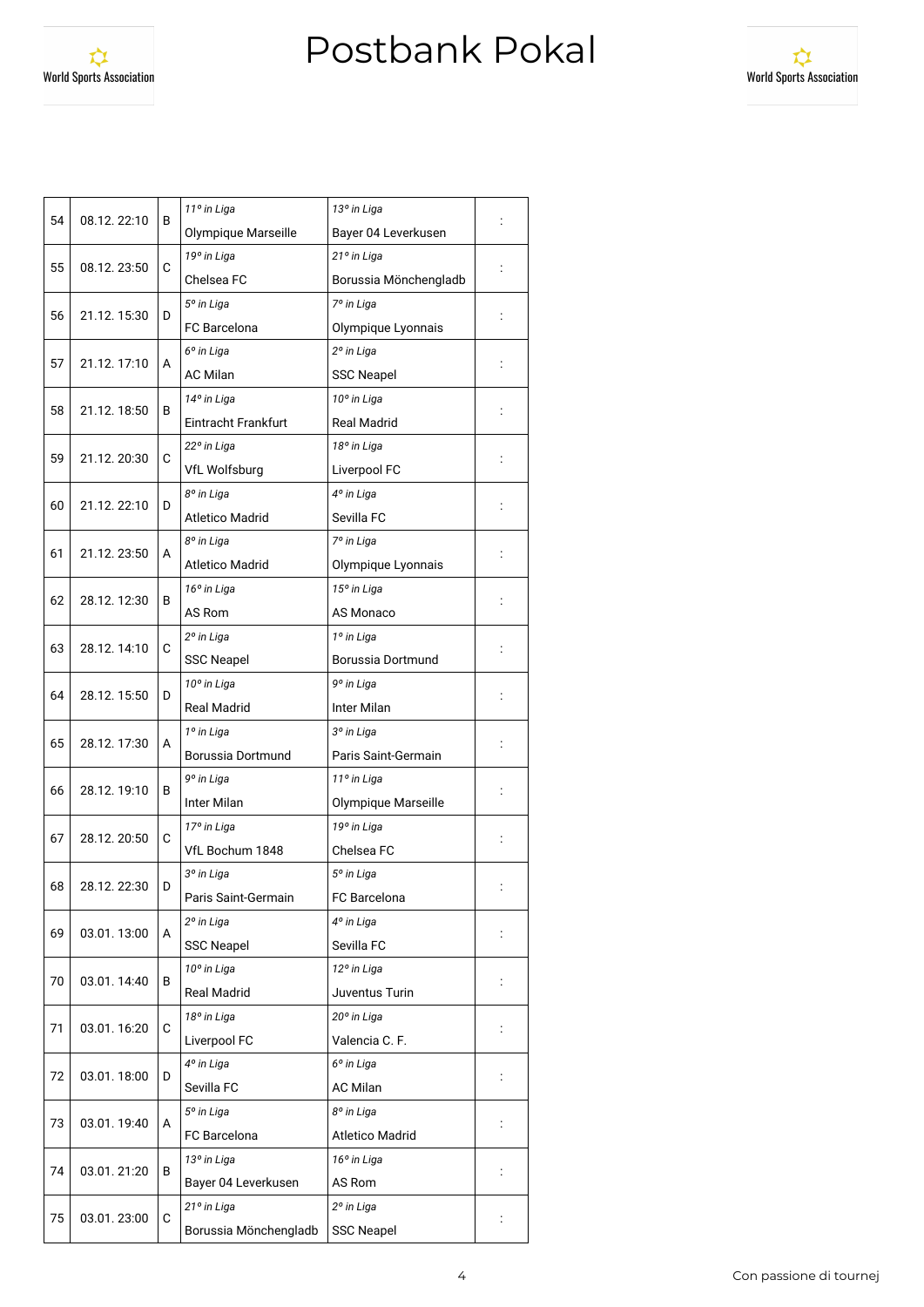World Sports Association



| 76                | 11.01.12:00 | D | 7º in Liga<br>10° in Liga                                              |                       |   |  |
|-------------------|-------------|---|------------------------------------------------------------------------|-----------------------|---|--|
|                   |             |   | Olympique Lyonnais<br><b>Real Madrid</b>                               |                       |   |  |
| 77                |             |   | 7º in Liga<br>6° in Liga                                               |                       |   |  |
|                   | 11.01.13:40 | А | Olympique Lyonnais<br><b>AC Milan</b>                                  |                       |   |  |
| 78                |             | В | 15° in Liga<br>14° in Liga                                             |                       |   |  |
|                   | 11.01.15:20 |   | AS Monaco<br>Eintracht Frankfurt                                       |                       |   |  |
| 79                | 11.01.17:00 | С | 1º in Liga<br>22° in Liga<br>Borussia Dortmund<br><b>VfL Wolfsburg</b> |                       |   |  |
|                   |             |   |                                                                        |                       |   |  |
|                   |             |   | 9° in Liga<br>8° in Liga<br>Inter Milan<br><b>Atletico Madrid</b>      |                       |   |  |
| 80<br>11.01.18:40 |             | D |                                                                        |                       |   |  |
|                   | 11.01.20:20 | A | 2º in Liga<br>1º in Liga                                               |                       |   |  |
| 81                |             |   | <b>SSC Neapel</b>                                                      | Borussia Dortmund     |   |  |
|                   | 11.01.22:00 | В | 10° in Liga                                                            | 9° in Liga            |   |  |
| 82                |             |   | <b>Real Madrid</b>                                                     | <b>Inter Milan</b>    |   |  |
|                   |             |   | 18° in Liga                                                            | 17º in Liga           |   |  |
| 83                | 11.01.23:40 | C | Liverpool FC                                                           | VfL Bochum 1848       |   |  |
|                   |             |   | 4° in Liga                                                             | 3º in Liga            |   |  |
| 84                | 18.01.12:00 | D | Sevilla FC                                                             | Paris Saint-Germain   |   |  |
|                   |             |   | 8° in Liga                                                             | 3º in Liga            |   |  |
| 85                | 18.01.13:40 | A | <b>Atletico Madrid</b>                                                 | Paris Saint-Germain   |   |  |
|                   | 18.01.15:20 | В | 16° in Liga<br>11º in Liga<br>AS Rom<br>Olympique Marseille            |                       |   |  |
| 86                |             |   |                                                                        |                       |   |  |
|                   | 18.01.17:00 | С | 19° in Liga<br>2º in Liga<br><b>SSC Neapel</b><br>Chelsea FC           |                       |   |  |
| 87                |             |   |                                                                        |                       |   |  |
|                   | 18.01.18:40 | D | 10° in Liga<br>5° in Liga                                              |                       |   |  |
| 88                |             |   | <b>Real Madrid</b>                                                     | <b>FC</b> Barcelona   |   |  |
|                   | 18.01.20:20 |   | 4° in Liga<br>7º in Liga                                               |                       |   |  |
| 89                |             | A | Sevilla FC                                                             | Olympique Lyonnais    |   |  |
| 90                | 18.01.22:00 |   | 12° in Liga                                                            | 15° in Liga           |   |  |
|                   |             | В | Juventus Turin                                                         | AS Monaco             |   |  |
|                   |             |   | 20° in Liga                                                            | 1º in Liga            |   |  |
| 91                | 18.01.23:40 | C | Valencia C. F.<br>Borussia Dortmund                                    |                       |   |  |
|                   | 20.01.12:30 |   | 6° in Liga                                                             | 9° in Liga            |   |  |
| 92                |             | D | Inter Milan<br><b>AC Milan</b>                                         |                       |   |  |
|                   | 20.01.14:10 |   | 6 <sup>°</sup> in Liga                                                 | 5° in Liga            |   |  |
| 93                |             | А | <b>AC Milan</b>                                                        | FC Barcelona          |   |  |
|                   | 20.01.15:50 | В | 14° in Liga                                                            | 13° in Liga           |   |  |
| 94                |             |   | Eintracht Frankfurt                                                    | Bayer 04 Leverkusen   | ÷ |  |
|                   | 20.01.17:30 | С | 22° in Liga                                                            | 21° in Liga           |   |  |
| 95                |             |   | VfL Wolfsburg                                                          | Borussia Mönchengladb |   |  |
|                   | 20.01.19:10 | D | 8° in Liga                                                             | 7º in Liga            |   |  |
| 96                |             |   | Atletico Madrid                                                        | Olympique Lyonnais    |   |  |
|                   | 20.01.20:50 |   | 8° in Liga                                                             | 1º in Liga            |   |  |
| 97                |             | A | <b>Atletico Madrid</b>                                                 | Borussia Dortmund     |   |  |
|                   |             |   |                                                                        |                       |   |  |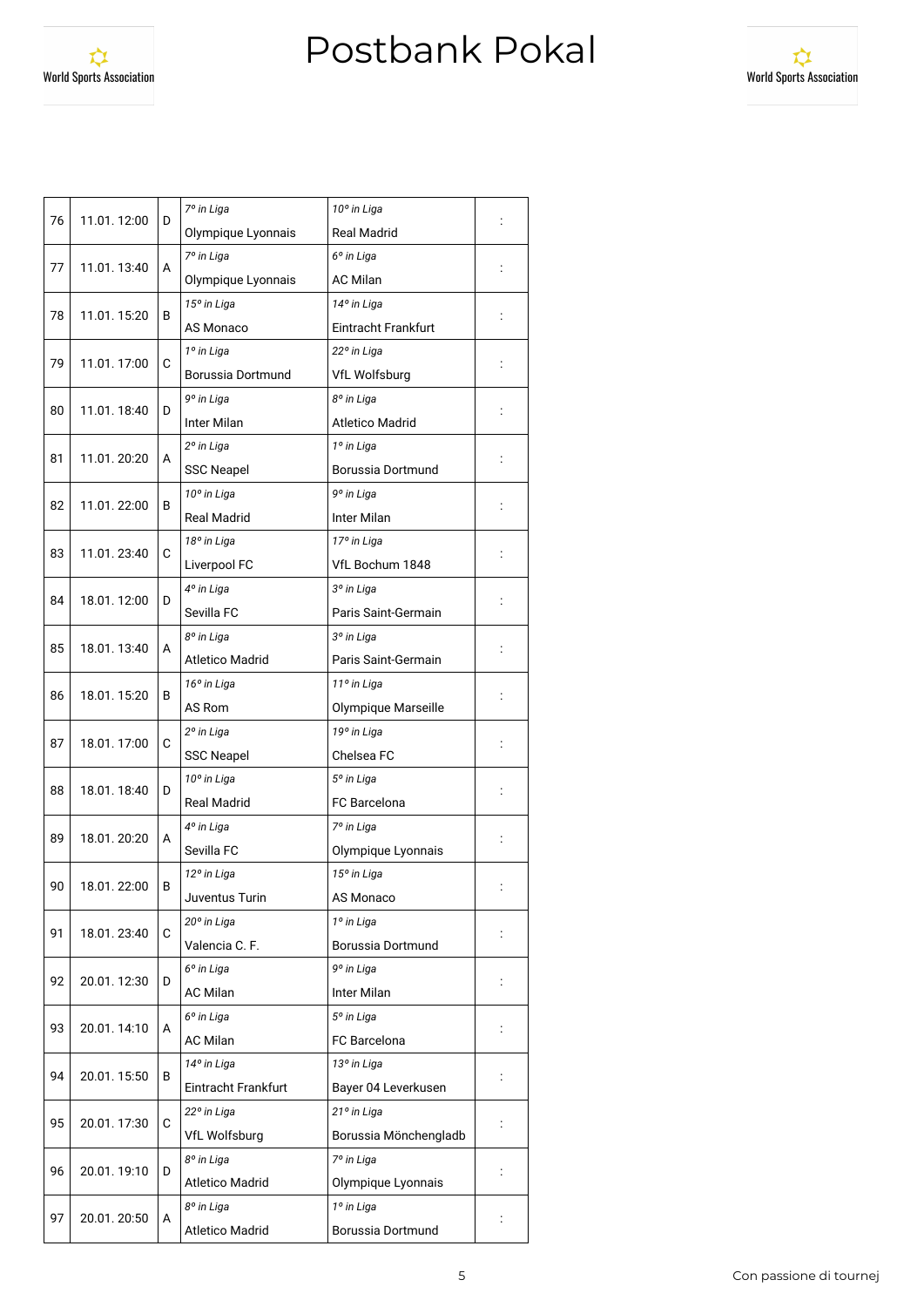

| 98  | 20.01.22:30  | B | 9° in Liga<br>16° in Liga            |                        |  |
|-----|--------------|---|--------------------------------------|------------------------|--|
|     |              |   | <b>Inter Milan</b><br>AS Rom         |                        |  |
| 99  | 25.01.15:30  | С | 2º in Liga                           | 17º in Liga            |  |
|     |              |   | VfL Bochum 1848<br><b>SSC Neapel</b> |                        |  |
| 100 | 25.01.17:10  | D | 10° in Liga                          | 3º in Liga             |  |
|     |              |   | <b>Real Madrid</b>                   | Paris Saint-Germain    |  |
| 101 | 25.01.18:50  | A | 7º in Liga                           | 2º in Liga             |  |
|     |              |   | Olympique Lyonnais                   | <b>SSC Neapel</b>      |  |
| 102 | 25.01.20:30  | В | 15° in Liga                          | 10° in Liga            |  |
|     |              |   | AS Monaco                            | <b>Real Madrid</b>     |  |
| 103 | 25.01.22:10  | C | 1º in Liga                           | 18° in Liga            |  |
|     |              |   | Borussia Dortmund                    | Liverpool FC           |  |
|     | 25.01.23:50  | D | 9° in Liga                           | 4° in Liga             |  |
| 104 |              |   | Inter Milan                          | Sevilla FC             |  |
| 105 | 05.02.12:30  | A | 3º in Liga<br>6 <sup>o</sup> in Liga |                        |  |
|     |              |   | Paris Saint-Germain                  | <b>AC Milan</b>        |  |
| 106 | 05.02.14:10  | B | 11º in Liga<br>14° in Liga           |                        |  |
|     |              |   | Olympique Marseille                  | Eintracht Frankfurt    |  |
| 107 | 05.02.15:50  | C | 19° in Liga<br>22° in Liga           |                        |  |
|     |              |   | Chelsea FC                           | <b>VfL Wolfsburg</b>   |  |
| 108 | 05.02.17:30  | D | 8º in Liga<br>5° in Liga             |                        |  |
|     |              |   | <b>FC</b> Barcelona                  | <b>Atletico Madrid</b> |  |
| 109 | 05.02.19:10  | А | 5° in Liga                           | 4° in Liga             |  |
|     |              |   | <b>FC</b> Barcelona                  | Sevilla FC             |  |
| 110 | 05.02.20:50  | В | 13° in Liga                          | 12° in Liga            |  |
|     |              |   | Bayer 04 Leverkusen                  | Juventus Turin         |  |
|     | 05.02. 22:30 | C | 21° in Liga                          | 20° in Liga            |  |
| 111 |              |   | Borussia Mönchengladb                | Valencia C. F.         |  |
| 112 | 06.02.18:30  | D | 7º in Liga                           | 6° in Liga             |  |
|     |              |   | Olympique Lyonnais                   | <b>AC Milan</b>        |  |